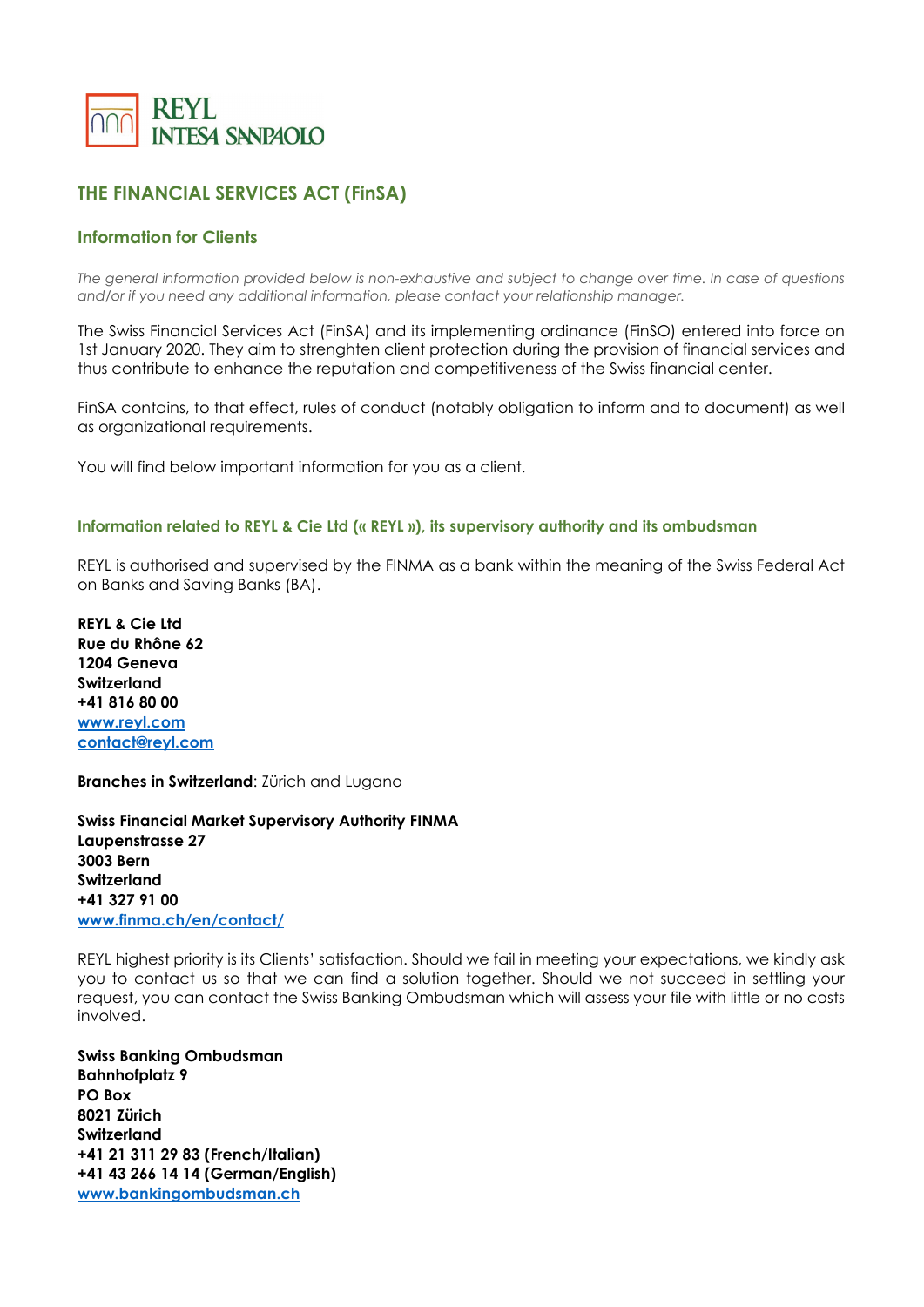

## **Client protection**

The level of Client protection depends on the Client classification and on the type of financial services provided.

#### *Financial Services*

REYL provides financial services such as:

- Receipt and transmission of orders relating to financial instruments;
- Administration of financial instruments (discretionary portfolio management) ;
- Provision of personal recommendations on financial instrument transactions (investment advice);
- Granting of loans to execute transactions with financial instruments.

### *Classification*

REYL classifies its Clients in one of the following categories :

- *Retail Clients* (by default) *Clients who are neither Professional Clients nor Institutional Clients*
- *Professional Clients* 
	- *(i) public entities with professional treasury operations ;*
	- *(ii) occupational pension schemes with professional treasury operations and other occupational pension institutions providing professional treasury operations ;*
	- *(iii) companies with professional treasury operations ;*
	- *(iv) large companies ;*
	- *(v) private investment structures with professional treasury operations created for high-networth retail clients.*
- *Institutional Clients :*
	- *(i) financial intermediaries within the meaning of the BA, the Federal Act on Financial Institutions (FinIA) and the Federal Act on collective investment schemes (CISA) ;*
	- *(ii) insurance companies as defined in the Federal Act on Insurance Contract (ISA) ;*
	- *(iii) foreign clients subject to prudential supervision as the persons listed above ;*
	- *(iv) central banks ;*
	- *(v) national and supranational public entities with professional treasury operations.*

Retail Clients benefit from the highest level of protection in relation to financial service provided.

Professional and Institutional Clients are considered qualified investors within the meaning of the CISA. Retail Clients with discretionary or advisory mandates are also considered qualified investors within the meaning of the CISA.

Clients may, under certain conditions, declare in writing that they wish to be classified in a segment offering a lower level of protection (opting-out) or, on the contrary, in a segment offering a higher level of protection (opting-in). We kindly ask you to contact your relationship manager on this matter.

### **Typical risks involved in trading financial instruments**

Transactions with financial instruments carry opportunities and risks. It is therefore important that you are familiar with and understand these risks before resorting to a financial service. To that end, you will find general information on financial services and on the characteristics and risks of financial instruments in the brochure SBA Risks Involved in Trading Financial Instruments